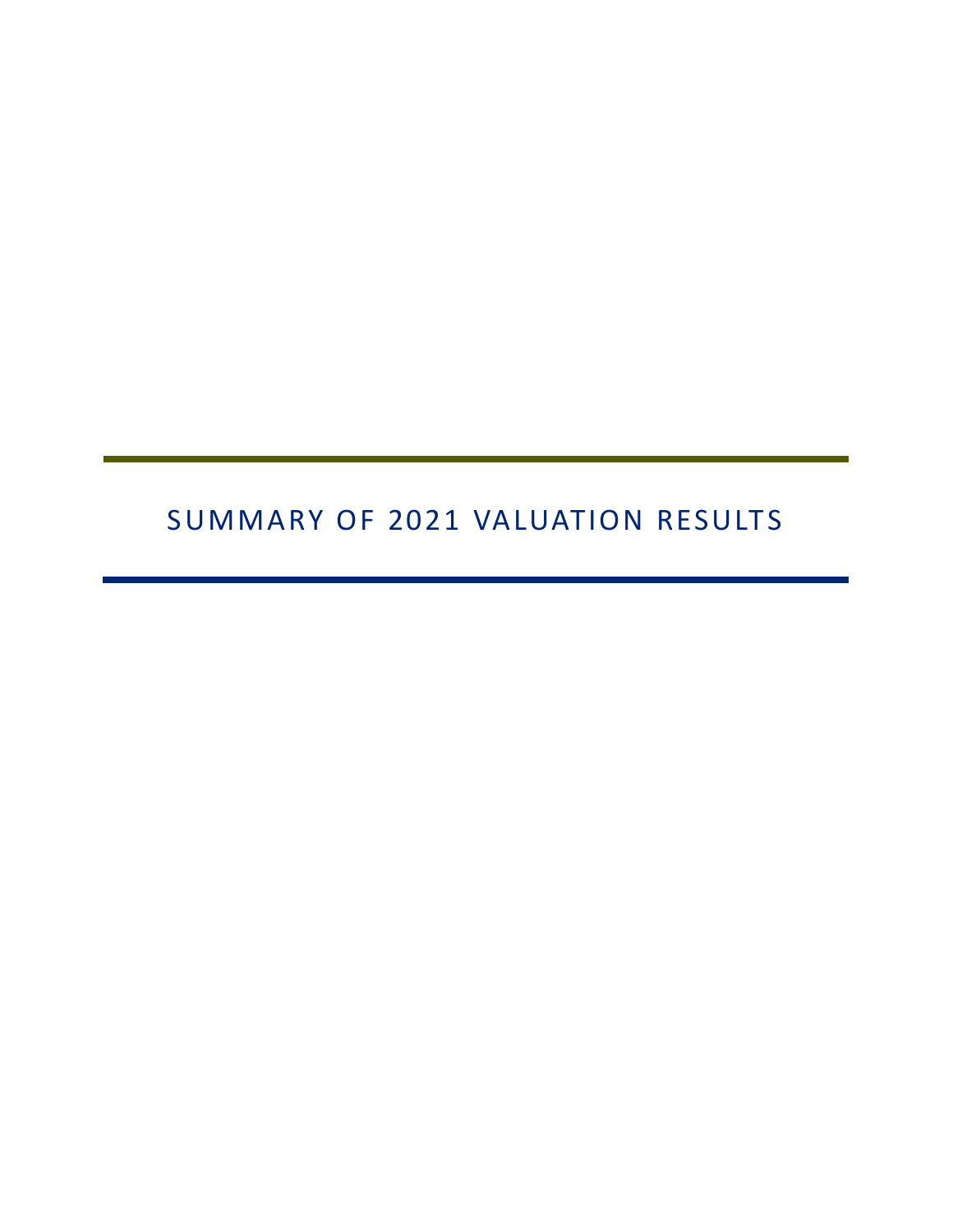## **South Carolina Retirement System (SCRS)**

#### **Executive Summary**

 **(Dollar amounts expressed in thousands)** 

|                                                |              | <b>Valuation Date:</b> |
|------------------------------------------------|--------------|------------------------|
|                                                | July 1, 2021 | July 1, 2020           |
|                                                |              |                        |
| Membership                                     |              |                        |
| • Number of                                    |              |                        |
| - Active Members                               | 199,162      | 201,144                |
| - Retirees and Beneficiaries                   | 148,008      | 146,131                |
| - Inactive Members                             | 207,341      | 198,926                |
| - Total                                        | 554,511      | 546,201                |
| • Projected payroll of active members          | \$9,925,834  | \$9,788,610            |
| • Projected payroll for all members, including |              |                        |
| working retirees and members in ORP            | \$12,056,309 | \$11,928,366           |
| <b>Required Contribution Rates</b>             |              |                        |
| • Employer contribution rate <sup>1</sup>      | 17.56%       | 16.56%                 |
| • Member                                       | 9.00%        | 9.00%                  |
| Assets                                         |              |                        |
| · Market value                                 | \$33,490,306 | \$26,292,418           |
| · Actuarial value                              | 30,346,626   | 28,171,964             |
| • Return on market value                       | 29.9%        | $-1.6%$                |
| • Return on actuarial value                    | 9.8%         | 4.5%                   |
| • Ratio of actuarial to market value of assets | 90.6%        | 107.1%                 |
| • External cash flow %                         | $-1.9%$      | $-1.9%$                |
| <b>Actuarial Information</b>                   |              |                        |
| • Normal cost %                                | 10.95%       | 10.63%                 |
| • Actuarial accrued liability (AAL)            | \$54,997,995 | \$52,061,245           |
| · Unfunded actuarial accrued liability (UAAL)  | 24,651,369   | 23,889,281             |
| • Funded ratio                                 | 55.2%        | 54.1%                  |
| • Funding period (years) <sup>2</sup>          | 20           | 20                     |
| Reconciliation of UAAL                         |              |                        |
| • Beginning of Year UAAL                       | \$23,889,281 | \$22,995,003           |
| - Interest on UAAL                             | 1,731,973    | 1,667,138              |
| - Amortization payment                         | (1,697,775)  | (1,680,754)            |
| - Assumption/method changes                    | 1,616,362    | $\Omega$               |
| - Asset experience                             | (722, 129)   | 738,295                |
| - Salary experience                            | (76, 450)    | 177,935                |
| - Other liability experience                   | (89, 893)    | (8, 336)               |
| - Legislative Changes                          | 0            | 0                      |
| • End of Year UAAL                             | \$24,651,369 | \$23,889,281           |

 $1$  The employer contribution rates in effect for FY 2021, FY 2022, and FY 2023, are 15.56%, 16.56%, and 17.56% of pay, respectively. These scheduled contribution rates were enacted by the Retirement System Funding and Administration Act of 2017 and last amended by Act 135 and a subsequent proviso. These contribution rates include the cost of incidental death benefits.

 $2$  The funding period for 2021 is determined on an actuarial value of asset basis and is based on the contribution rate scheduled to become effective for FY 2023 (i.e. beginning July 1, 2022 and ending June 30, 2023).

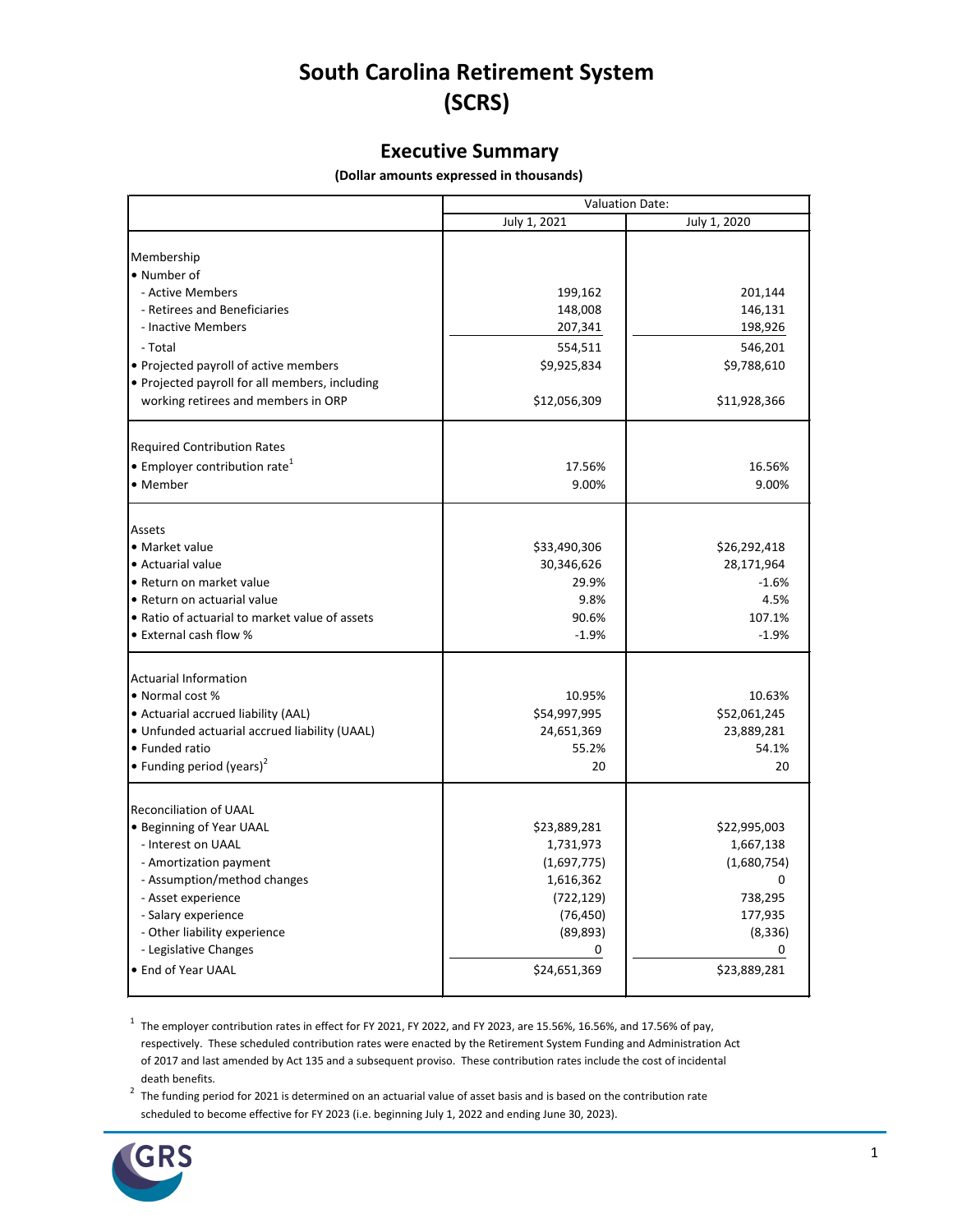## **Police Officers Retirement System (PORS)**

#### **Executive Summary**

 **(Dollar amounts expressed in thousands)** 

|                                               | <b>Valuation Date:</b> |              |
|-----------------------------------------------|------------------------|--------------|
|                                               | July 1, 2021           | July 1, 2020 |
| Membership<br>• Number of                     |                        |              |
| - Active members                              | 26,555                 | 27,795       |
| - Retirees and beneficiaries                  | 20,181                 | 19,625       |
| - Inactive members                            | 20,589                 | 18,811       |
| - Total                                       | 67,325                 | 66,231       |
| • Projected payroll of active members         | \$1,434,621            | \$1,440,645  |
| • Projected payroll for all active members,   |                        |              |
| including working retirees                    | \$1,544,722            | \$1,556,669  |
| <b>Required Contribution Rates</b>            |                        |              |
| • Employer contribution rate $1$              | 20.24%                 | 19.24%       |
| • Member                                      | 9.75%                  | 9.75%        |
| Assets                                        |                        |              |
| • Market value                                | \$6,111,672            | \$4,730,175  |
| • Actuarial value                             | 5,534,837              | 5,069,748    |
| • Return on market value                      | 29.9%                  | $-1.6%$      |
| • Return on actuarial value                   | 9.8%                   | 4.6%         |
| • Ratio - actuarial value to market value     | 90.6%                  | 107.2%       |
| • External cash flow %                        | $-0.5%$                | $-0.1%$      |
| <b>Actuarial Information</b>                  |                        |              |
| • Normal cost %                               | 15.38%                 | 14.47%       |
| • Actuarial accrued liability (AAL)           | \$8,611,516            | \$8,111,938  |
| • Unfunded actuarial accrued liability (UAAL) | 3,076,679              | 3,042,190    |
| • Funded ratio                                | 64.3%                  | 62.5%        |
| • Funding period (years) <sup>2</sup>         | 19                     | 18           |
| <b>Reconciliation of UAAL</b>                 |                        |              |
| • Beginning of Year UAAL                      | \$3,042,190            | \$2,884,842  |
| - Interest on UAAL                            | 220,559                | 209,151      |
| - Amortization payment                        | (228, 758)             | (229, 602)   |
| - Assumption/method changes                   | 233,935                | 0            |
| - Asset experience                            | (125, 236)             | 130,430      |
| - Salary experience                           | (32, 398)              | 38,748       |
| - Other liability experience                  | (33, 613)              | 8,621        |
| - Legislative Changes                         | 0                      |              |
| • End of Year UAAL                            | \$3,076,679            | \$3,042,190  |

1 The employer contribution rates in effect for FY 2021, FY 2022, and FY 2023 are 18.24%, 19.24%, and 20.24% of pay, respectively. These scheduled contribution rates came into existence by the Retirement System Funding and Administration Act of 2017 and last amended by Act 135 and a subsequent budget proviso. These contribution rates include the cost of accidental and incidental death benefits.

<sup>2</sup> The funding period for 2021 is determined on an actuarial value of asset basis and is based on the contribution rate scheduled to become effective for FY 2023 (i.e. beginning July 1, 2022 and ending June 30, 2023).

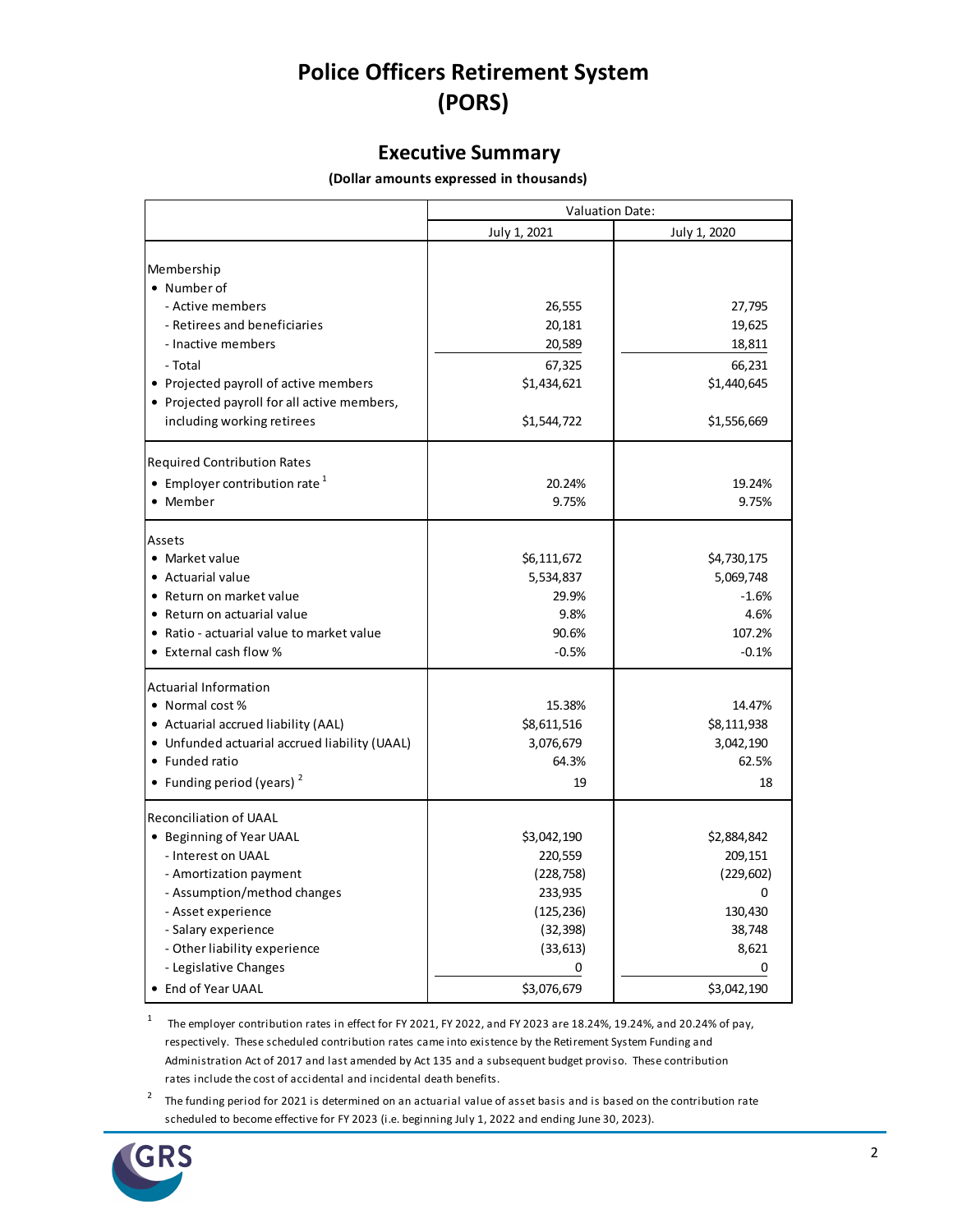## **Retirement System for Judges and Solicitors (JSRS)**

### **Executive Summary**

#### **(Dollar amounts expressed in thousands)**

| <b>Valuation Date:</b>                           | July 1, 2021        | July 1, 2020 |
|--------------------------------------------------|---------------------|--------------|
| Membership                                       |                     |              |
| Number of                                        |                     |              |
| - Active members <sup>1</sup>                    | 160                 | 160          |
| - Retirees and beneficiaries                     | 213                 | 205          |
| - Inactive members                               | 5                   |              |
| - Total                                          | 378                 | 369          |
| Projected payroll of active members              | \$31,104            | \$30,346     |
| <b>Contribution Rates</b>                        |                     |              |
| Employer contribution rate<br>$\bullet$          | 62.94% <sup>2</sup> | 62.94%       |
| Non-Payroll based State appropriations           | \$2,900             | \$2,900      |
| Member                                           | 10.00%              | 10.00%       |
| Assets                                           |                     |              |
| Market value<br>$\bullet$                        | \$212,683           | \$165,250    |
| Actuarial value                                  | 193,555             | 176,649      |
| Return on market value                           | 28.9%               | $-1.4%$      |
| Return on actuarial value                        | 9.7%                | 4.6%         |
| Ratio of actuarial to market value of assets     | 91.0%               | 106.9%       |
| External cash flow %                             | $-0.1%$             | 1.1%         |
| <b>Actuarial Information</b>                     |                     |              |
| Normal cost %<br>$\bullet$                       | 30.77%              | 28.85%       |
| Actuarial accrued liability (AAL)                | \$444,357           | \$415,069    |
| Unfunded actuarial accrued liability (UAAL)<br>٠ | 250,802             | 238,420      |
| Funded ratio                                     | 43.6%               | 42.6%        |
| Calculated funding period (years)                | 23                  | 21           |
| Reconciliation of UAAL                           |                     |              |
| Beginning of Year UAAL<br>٠                      | \$238,420           | \$232,627    |
| - Interest on UAAL                               | 17,285              | 16,866       |
| - Amortization payment                           | (18, 412)           | (19, 766)    |
| Assumption/method changes                        | 18,021              |              |
| - Asset experience                               | (4, 333)            | 4,418        |
| - Benefit adjustment                             | (710)               | (7, 540)     |
| - Salary experience                              | (336)               | (553)        |
| - Other liability experience                     | 867                 | 12,368       |
| - Legislative Changes                            | 0                   | 0            |
| End of Year UAAL                                 | 250,802             | \$238,420    |

 $^{\rm 1}$  Active member counts include 16 and 18 retired-in-place members as of July 1, 2021 and July 1, 2020, respectively

and also includes unfilled positions.

 $^2$  The 62.94% contribution rate includes the cost of incidental death benefits.

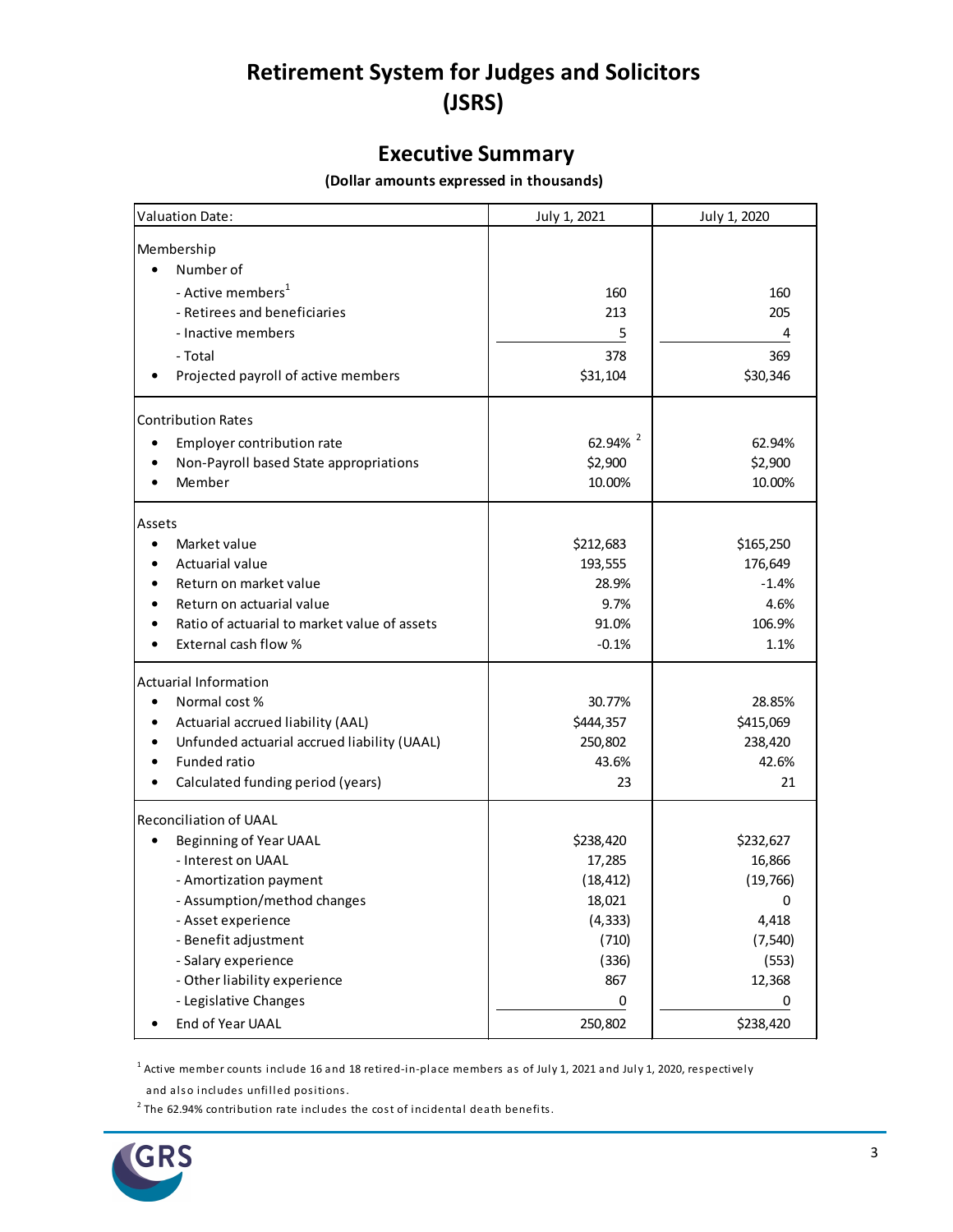### **Retirement System for Members of the General Assembly of the State of South Carolina (GARS)**

#### **Executive Summary**

 **(Dollar amounts expressed in thousands)** 

| Valuation Date:                                | July 1, 2021 | July 1, 2020 |
|------------------------------------------------|--------------|--------------|
|                                                |              |              |
| Membership<br>Number of                        |              |              |
| - Active positions                             | 55           | 69           |
| - Special contributors                         | 18           | 18           |
| - Retirees and beneficiaries                   | 341          | 338          |
| - Inactive members                             | 37           | 35           |
| - Total                                        | 451          | 460          |
|                                                | \$1,249      | \$1,570      |
| Projected payroll                              |              |              |
| <b>Contribution Requirement</b>                |              |              |
| Member contribution rate                       | 11.00%       | 11.00%       |
| Employer contribution requirement <sup>1</sup> | \$6,308      | \$6,279      |
| Assets                                         |              |              |
| $\bullet$<br>Market value                      | \$43,655     | \$34,454     |
| Actuarial value                                | 40,056       | 36,869       |
| Return on market value                         | 27.5%        | $-1.3%$      |
| Return on actuarial value                      | 9.3%         | 4.4%         |
| Ratio - actuarial value to market value        | 91.8%        | 107.0%       |
| External cash flow %                           | $-0.6%$      | 0.6%         |
| <b>Actuarial Information</b>                   |              |              |
| Normal cost %<br>$\bullet$                     | 22.21%       | 23.26%       |
| Actuarial accrued liability (AAL)              | \$71,433     | \$71,426     |
| Unfunded actuarial accrued liability (UAAL)    | 31,377       | 34,557       |
| <b>Funded ratio</b>                            | 56.1%        | 51.6%        |
| Funding period from the valuation date         | 6 Years      | 7 Years      |
| <b>Reconciliation of UAAL</b>                  |              |              |
| Beginning of Year UAAL                         | \$34,557     | \$36,915     |
| - Interest on UAAL                             | 2,087        | 2,235        |
| - Amortization payment                         | (5,769)      | (6,092)      |
| - Assumption change                            | 1,499        | 0            |
| - Asset experience                             | (766)        | 1,010        |
| - Liability experience                         | (231)        | 489          |
| - Legislative changes                          | 0            | 0            |
| End of Year UAAL                               | \$31,377     | \$34,557     |

 $1$  The contribution requirement determined by the July 1, 2021 valuation is effective for the fiscal year beginning July 1, 2022. The contribution requirement determined by the July 1, 2020 valuation was adopted by the Board to be effective for the fiscal year beginning July 1, 2021.